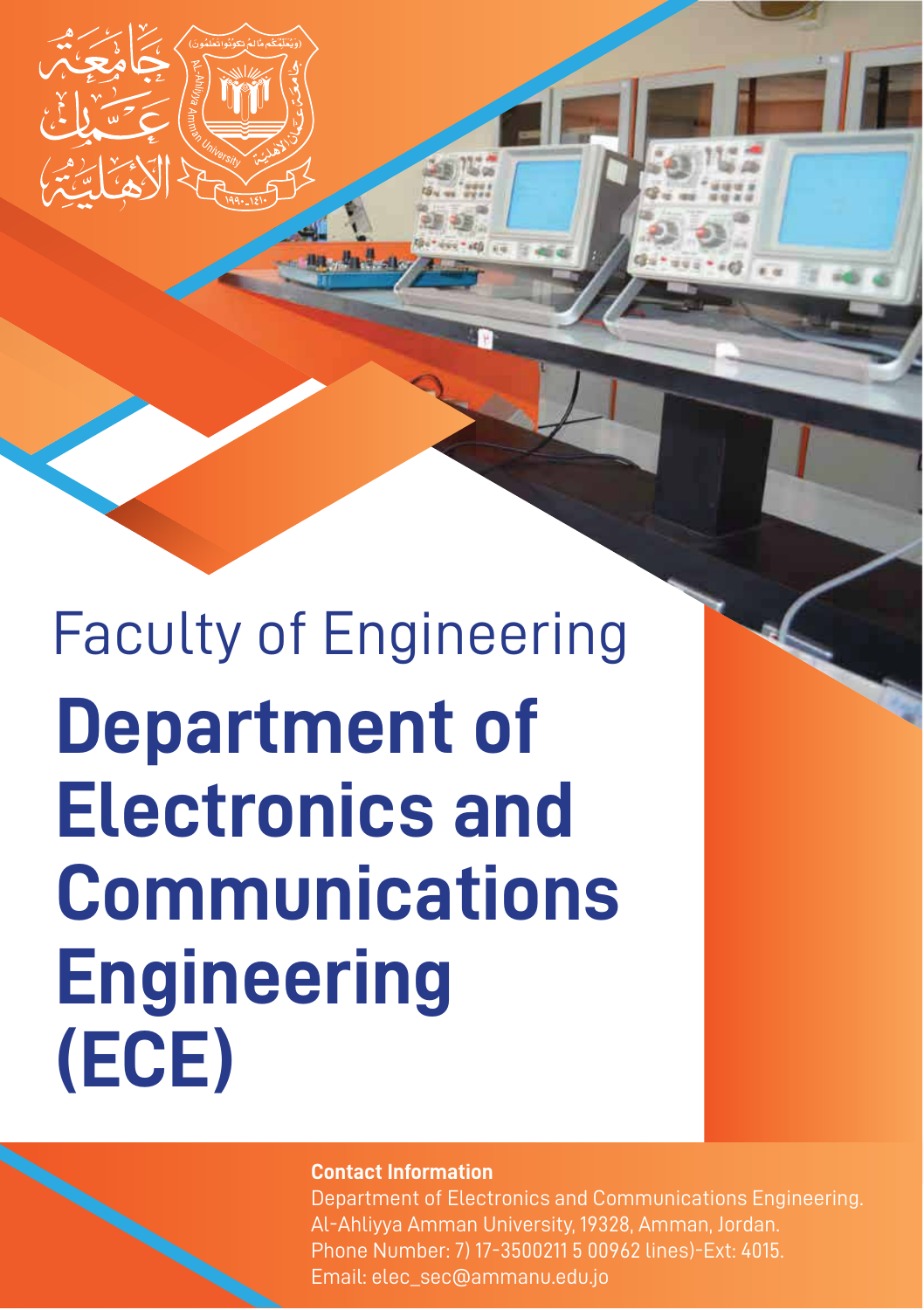### **Overview**

The Department of Electronics and Communications Engineering was established in September 1992 to meet the market demands for qualified engineers both locally and regionally. The department offers two degrees; Bachelor of Science in Electronics and Communications Engineering and a Master degree in Communications Engineering.

Our efforts are focused on providing students with the necessary knowledge and experience that enable them to compete in the labor markets of the 21<sup>st</sup> century. More than 1000 engineers (Bachelor's and Master's Degrees) have graduated from the department and are serving their communities by working in private corporations or local governments. The department has qualified and experienced full-time faculty members consisting of one professor, three associate professors, two assistant professors, and one lecturer. The Department of Electronics and Communications Engineering has a range of well-equipped laboratories such as Electronics, Digital Electronics, Analogue Communication, and Digital Communication labs.

## **Mission**

Our mission is to distinctively prepare qualified engineers who will be able to meet labor market needs and to keep up with the emerging technologies in the field of electronics and communications engineering and to promote scientific research.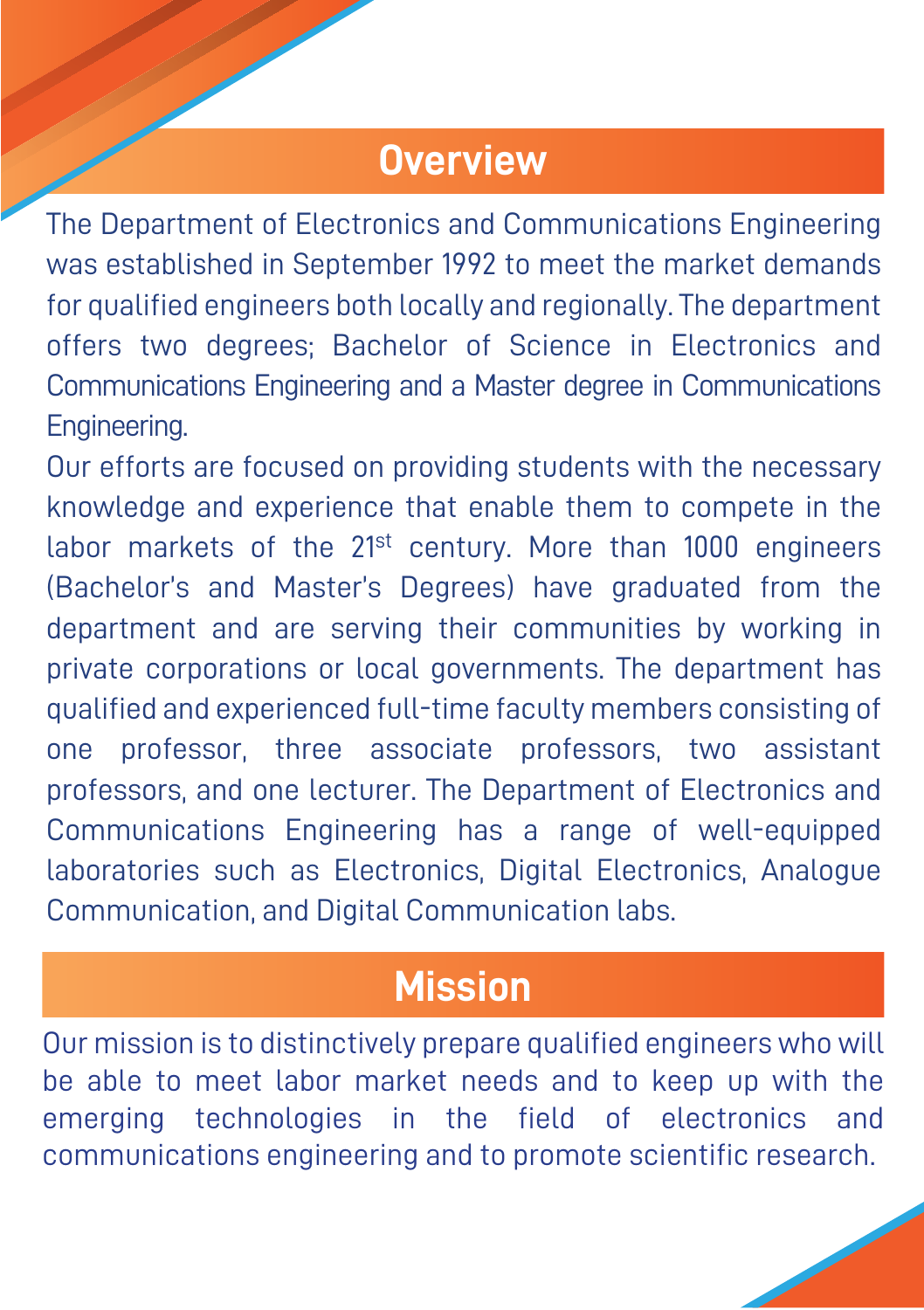# **Program Educational Objectives (PEOs)**

### **The objectives of the Electronics and Communications Engineering program are to produce graduates who:**

- **1.** Apply breadth and depth of knowledge, critical thinking, and problem solving skills to excel in professional careers, and address contemporary real life issues related to electronics and communications engineering.
- **2.** Pursue graduate degrees and engage in professional development and lifelong learning.
- **3.** Communicate and work effectively in a team environment and demonstrate commitment to the professional and ethical standards of engineering.
- **4.** Attain leadership roles in profession and community.

### **Student Outcomes (SOs)**

#### **Student will be able to demonstrate:**

- **1.** An ability to identify, formulate, and solve complex engineering problems by applying principles of engineering, science, and mathematics.
- **2.** An ability to apply engineering design to produce solutions that meet specified needs with consideration of public health, safety, and welfare, as well as global, cultural, social, environmental, and economic factors.
- **3.** An ability to communicate effectively with a range of audiences.